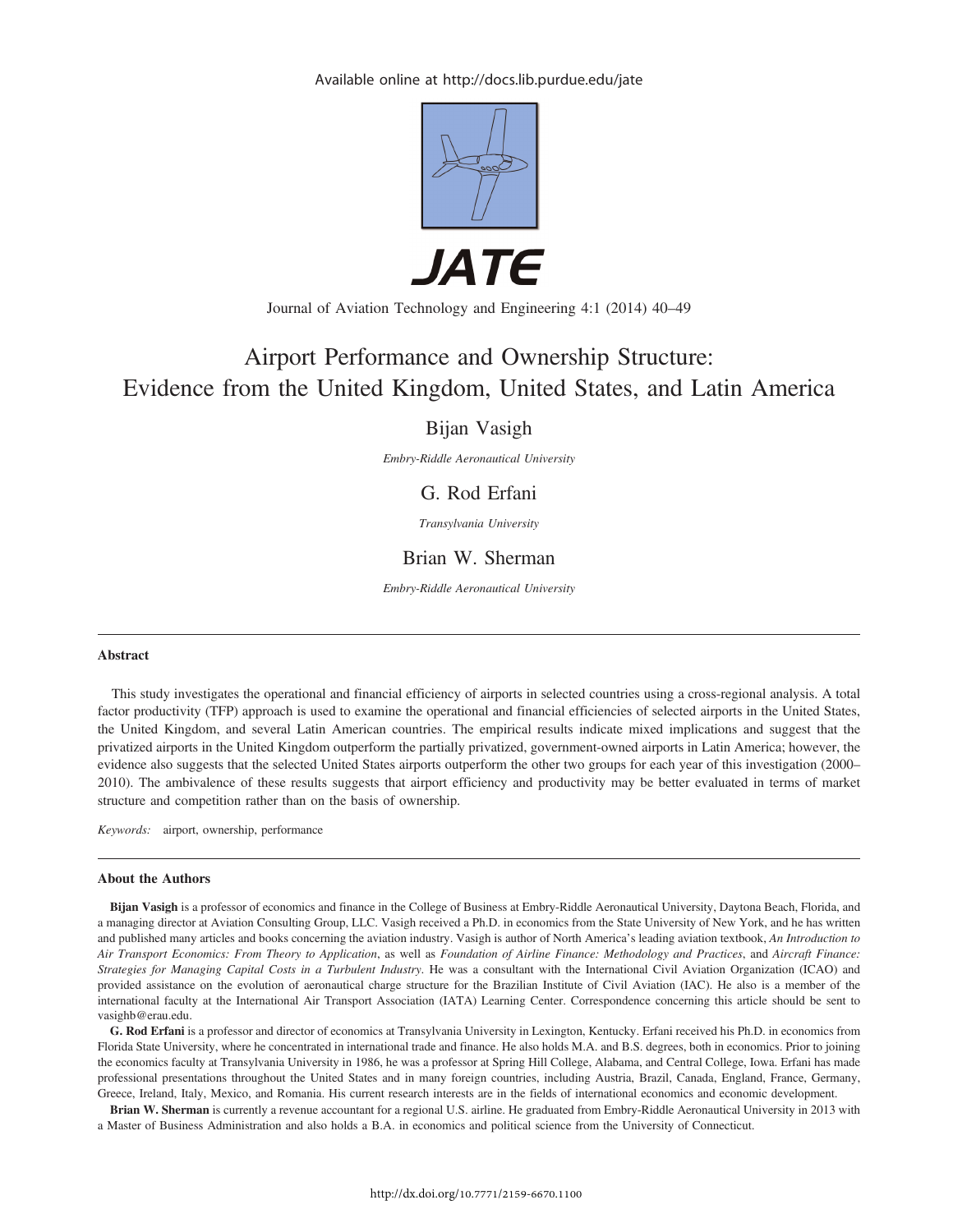#### Introduction

Airport performance evaluation has become increasingly important to airport managers due to air transport liberalization, airline alliances, privatization, and global financial necessities. Performance evaluation can be split between operational efficiency and financial efficiency. Financial measurements allow airport managers to plan for financial resources and capital investment as efficiently as possible, an extremely important function as today's airport infrastructures are very expensive and take a long time to complete. Operational or technical efficiency measurements may be used as comparisons and guidelines in strategic planning.

Efficiency is a standard benchmark for economists and is widely used by many policy analysts in evaluating the outcome of privatization. Increasing passenger demand, escalating cargo expansion, increasing operating costs, and liability exposure have placed tremendous capital demands on government and state airport owners. As a result, governments recognize that private capital investment is needed to meet airport expansion, while commercialized management is needed to meet airports' operating efficiency and customer services. From the viewpoint of private investors and operators, airports can be profitable investments which operate as part of the vibrant transportation industry.

Today, many countries in Asia, Europe, and the Americas have privatized airports. Countries that have completed the sale or lease of airport facilities include: Argentina, Australia, Austria, Bahamas, Bolivia, Cambodia, Canada, Chile, China, Colombia, Denmark, Dominican Republic, Germany, Hungary, Italy, Japan, Malaysia, Mexico, New Zealand, Singapore, South Africa, and Switzerland. Presently, Japan is considering privatizing 94 of its 136 airports (CAPA, 2012). This plan, however, would exclude Japan's four main international airports: Narita, Kansai, Nagoya, and Haneda.

In Latin America, 90% of key airports are under partial or full private control (Buyck, 2007). Brazil, the country with the most airports in Latin America, successfully auctioned off three of its largest airports for the sum of \$14 billion early in 2012. However, transfer of a government monopoly to a private monopoly does not guarantee augmentation in efficiency or productivity unless it is accompanied by additional factors such as economic growth, increased airline presence, or enhanced competition. This premise may interpose with preconceptions that privately-operated airports are more efficient than government operators—or more simply—may reinforce the concept of major commercial airports as natural monopolies.

#### Airport Privatization Techniques

Governments around the world encourage private participation in management and operation of State-Owned Enterprises (SOEs) to enhance customer service, access capital, improve service delivery time, and reduce fiscal burden. Privatization is often encouraged as a means to reduce the government's role in economic activities; the airport industry is no exception. Building a new airport or adding a new runway requires large capital investments over a long period, usually at least ten years.

There are various ways in which the transfer of airports from public to private can occur, and each case is specific to the needs of a particular airport. Private investors may participate in airport ownership, management, and project investments. Privatization can encompass a range of different models that can be used to privatize airports, taking into consideration a broad definition of the privatization practice. Hence, it is imperative to choose a method in accordance with both macroeconomic and microeconomic objectives.

Furthermore, there are a seemingly unlimited number of ways in which to categorize how privatization takes place. For instance, the World Bank Group uses the following classification: (a) Greenfield, (b) concession, (c) management and lease contract, and (d) divestiture. Myers (2006) used the following categories: (a) Greenfield, (b) long-term lease, (c) government corporation buy-out, (d) partial share sale, and (e) privatization of services. In addition, Oum, Adler, and Yu (2006) used six categories: (a) government agency or department operating directly, (b) mixed privategovernment ownership with a private majority, (c) mixed government-private ownership with a government majority, (d) government ownership to management authority under long-term lease, (e) multilevel governments, and (f) 100% government corporation ownership.

For this paper, the methods of privatization are broken down as such: (a) no privatization, (b) contract management, (c) hybrid public-private partnerships, (d) concessions: buildoperate-transfer (BOT) and build-own-operate (BOO), (e) long-term leases, and (f) full and partial asset sales through Initial Public Offerings (IPOs). It is important to note that, unlike Oum et al. (2006), in which categorization directly affected the outcome of their analysis, the categories in this paper are used more to determine the structure of the different regions rather than their direct impact on the results. To this effect, the analysis that follows is divided into three general categories that span the majority of the privatization spectrum: selected airports from the United States (the US group) are comprised of methods (a), (b), and (c); the airports from Latin American (the LA group) are comprised of methods (a), (d), and (e); and lastly, the selected airports from the United Kingdom (the UK group) are comprised of methods from category (f). The authors will introduce these methods of privatization in order of their degree of private involvement, from least privatized to most privatized.

#### No Privatization

Before several of its largest airports were sold on leases, the overwhelming majority of Brazil's airports were under the direct ownership and control of Infraero, a national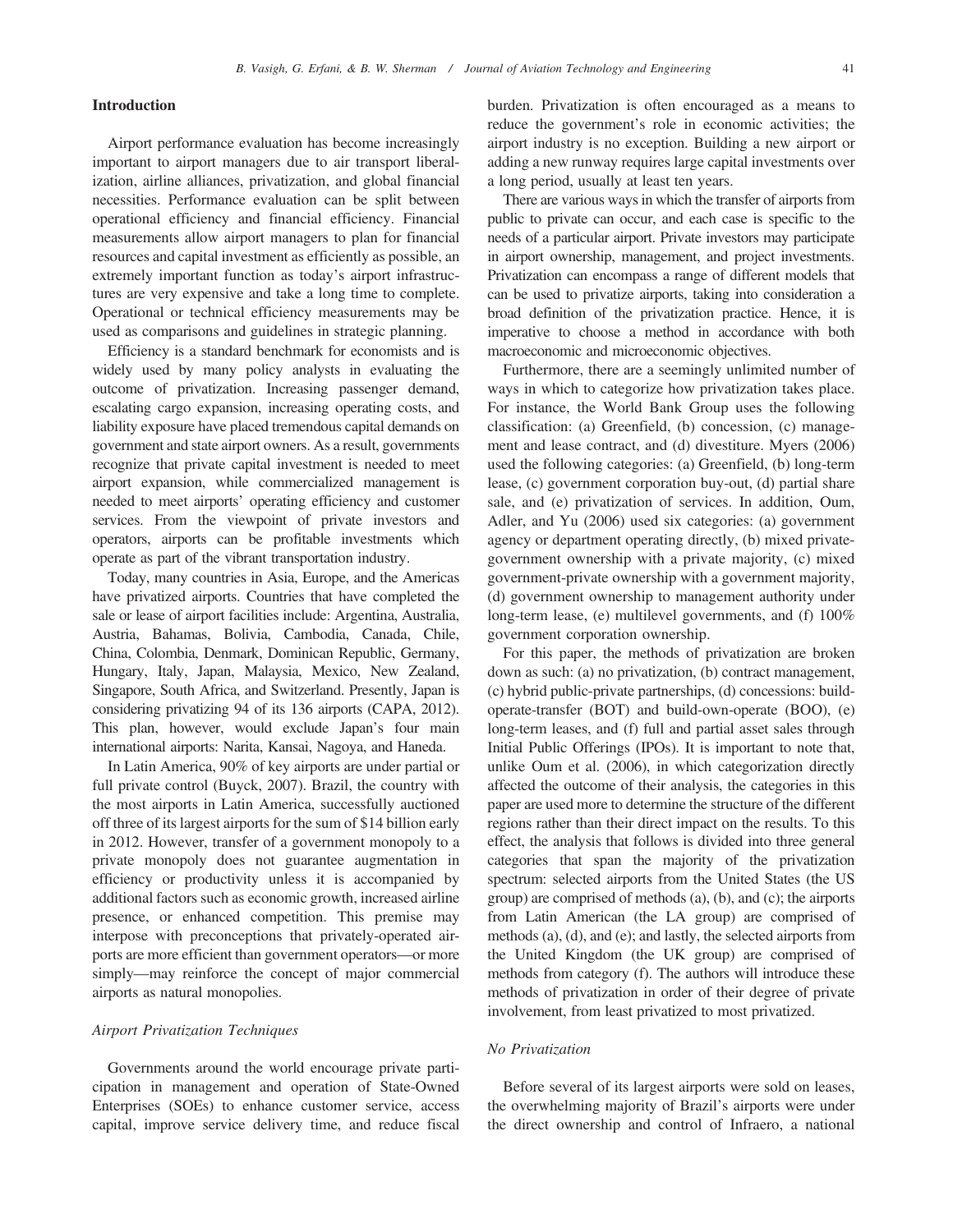public company linked to the country's military and defense department. Only recently, with the growth of its economy coupled with the world showcases of the World Cup and Olympics, Brazil's airports became key candidates for private involvement as a means of developing new facilities and boosting passenger satisfaction. However, for the time period covered in this study (2000–2010), the selected airports from this country are considered as solely public organizations. Similarly, many smaller airports in Canada and the United States are operated under the budget of the cities, counties, and municipalities in which they reside. In many of these cases, the development and operational costs of such large facilities are far too great for any success as a private venture, and instead remain as services in the public domain.

#### Airport Contract Management

Contract management can be considered the least privatized form of airport ownership and involves certain parts of the airport being contracted out to private companies (such as restaurants, parking facilities, baggage handling, cargo, security, fueling, and basic maintenance). This type of agreement usually does not carry a large investment commitment and by far is the most common form of privatization. Under this method, the government still holds management and operational control of the airport. In most cases, airports will use this type of privatization in order to reduce costs and increase revenues. Similarly, in some instances, governments may grant contracts for larger operations, such as an entire terminal or even overall management of the airport to the private sector.

#### Hybrid Public-Private Partnership

In some countries, especially in the United States, there are certain public-private agreements that cannot appropriately be placed into the other categories mentioned in this paper. In these contracts, concessions, and longer term leases, the government entity responsible for airport operations will hire a private firm to complete a project to develop or modernize facilities. However, in the US, where individual airlines often have significant control over terminals and general airport operations, projects such as terminal renovation take on a hybrid form of a publicprivate partnership.

Prime examples of the Hybrid Public-Private Partnership are the terminals at JFK International Airport in New York. Terminal 1 was renovated and reopened in 1998 by a partnership (Terminal One Group) of Air France, Japan Airlines, Korean Air, and Lufthansa at a cost of \$435 million. JFK's Terminal 4, which was overhauled in 2001 by JFK IAT LLC, is under a two-phase expansion and renovation project, Phase 1 of which was completed on May 24, 2013, and Phase 2, which began in June 2013, and it is scheduled for operation in 2015 (JFK IAT, 2013). Airlines investing in airport infrastructure can also be seen in other places in the United States, especially in fuel distribution. The LAX Fuel Corporation is a consortium of airlines that contracts fuel distribution to a third party (Aircraft Service International Group [ASIG]) outside the direct control of the airport.

A slightly different partnership encompasses Orlando Sanford International Airport and Bob Hope Airport in Burbank, California. Both airports are owned by local governments that have contracted management of the airport to TBI Airport Management, Inc. At Orlando Sanford, TBI manages both international and domestic terminals and is responsible to develop additional air service and provide ground handling and cargo services (Orlando Sanford Airport, 2012). However, the Sanford Airport Authority is still responsible for all air-side activities, as well as the properties surrounding the airfield. TBI also operates several other airports, including three airports in Bolivia. Abertis Infraestructuras, a Spanish corporation, owns a 90% stake in TBI via a holding company and manages toll roads and communication infrastructure as well as airports. The remaining 10% stake is owned by Aena Internacional, a Spanish governmentowned airport operator (Abertis, 2012).

#### Build-Operate-Transfer and Build-Own-Operate

Concession agreements are very common practices of governments securing private involvement in development projects under a competitive bidding process. These concessions are a specific type of contract that usually lasts from 15–30 years, depending on the nature of the project. As such, they are considered to have a higher degree of privatization than generic contract management, but are considered less so than longer term lease arrangements.

Under the build-operate-transfer (BOT) method, a private investor will build and operate a governmentowned airport and gain revenue from the operation. Then, after a certain period, the operator transfers the ownership of the facility back to the government. This is used in order to create enough revenue to build large infrastructures. For example, the Chilean government is retendering the concession at La Serna airport in northern Chile. The current contract ends in 2013 and the government is currently looking for new bidders on an \$8 million investment to remodel the terminal building (Uphoff, 2012). Terminal 3 in Lester B. Pearson Airport in Toronto, Canada was built as a Build-Own-Operate-Transfer (BOOT) agreement between the governmentowned Transport Canada and Lockheed Air Terminal of Canada, Inc. (Juan, 1996). The terminal was built in 1991 for \$570 million under a 60-year land lease, but the contract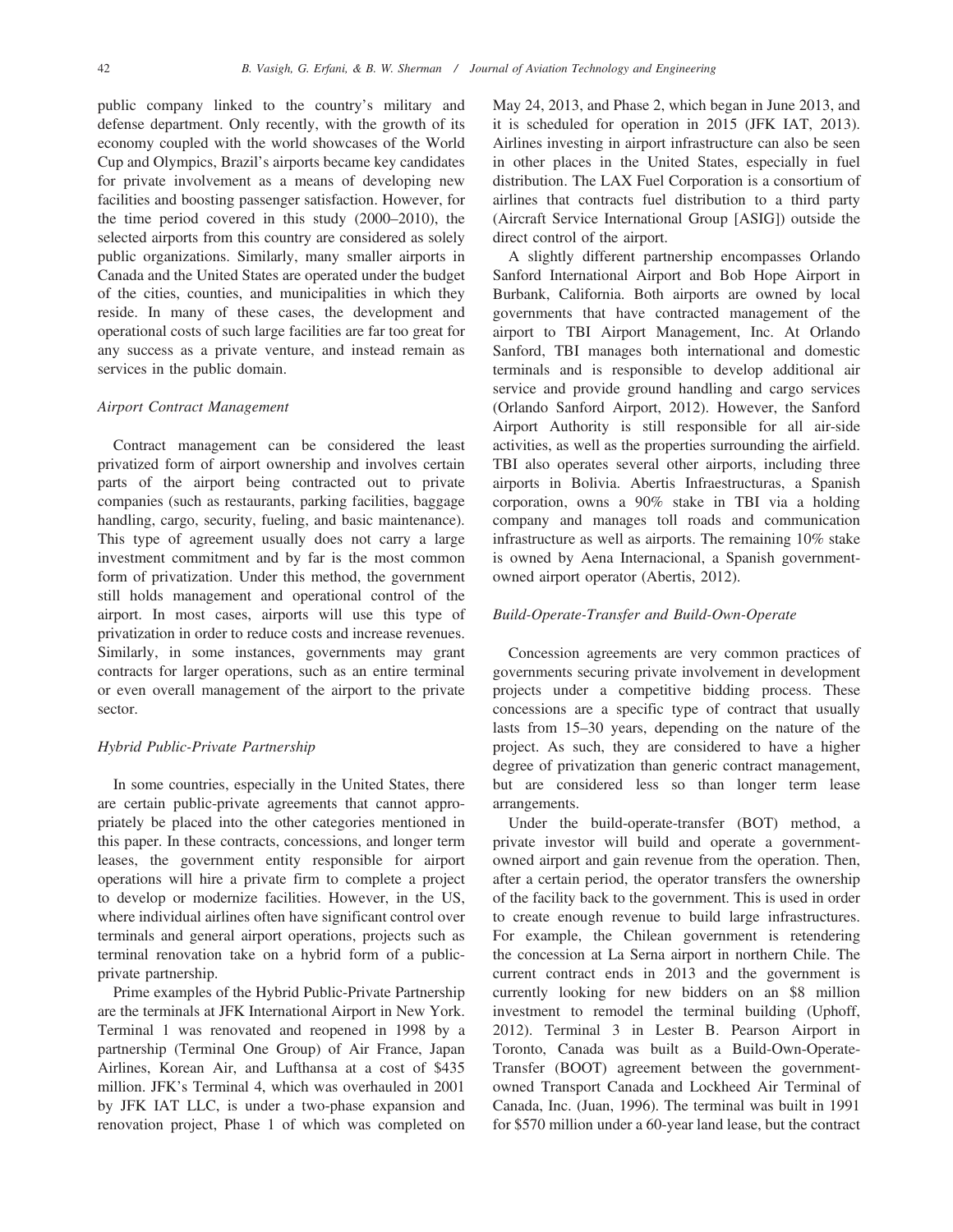was broken in 1997 and the terminal was purchased by the government (Bryden, 1997).

Concession agreements are very safe ways of moving the risks of project development from the public sector to the private sector. This approach is mainly used when airport capacity needs to be expanded. It has the characteristics of a long-term franchise for infrastructure facilities under which projects are built, operated, and eventually transferred to the government in contractual agreements with private sectors parties. Private consortia are often able to design and build large facilities in less time than is possible through traditional government procurement methods. In 2005, a consortium headed by Hochtief Airport won a 20-year concession at Tirana Airport in Albania. The consortium was comprised of Hochtief (47%), the Albanian American Enterprise Fund (21.3%), and a German investment corporation, DEG (31.7%) (Turner, 2004). In addition, the up-front and operating costs can be lowered to generate long-term profitability.

Developments of entirely new airports under BOT schemes are uncommon in comparison to smaller concession projects. Nonetheless, the new Athens International Airport was completed in 2001 under a BOT agreement between the Greek government and a consortium headed by Hochtief AirPort for the duration of 25 years. The new Berlin-Brandenburg Airport was planned to be built under a BOT agreement to be finished in 2012; however, after several delays, the airport is now scheduled to begin operations in October of 2016. These delays have forced airlines to reroute previously scheduled flights and initial private contracts have been terminated (Gubisch, 2012). Under the Build-Own-Operate method, the private entity remains the owner of the project for the lifetime of the project.

#### Long-Term Lease

The long-term lease option turns over a large portion of the airport to private investors. Typically, the lease payment is paid to the government on a percentage of the gross revenue, and therefore creates an incentive to minimize costs. The long-term lease agreement is used when the facility under contract requires substantial new development. The goal of the government is to transfer investment and risk away from the government to a private lessee. Fees and airport usage charges are directly paid to the lessee, whereas the government receives a percentage of the gross revenues. Long-term leases are similar to concession agreements, but the substantial differences in size and scope allocate for a higher degree of private involvement. Australia has successfully used this method in the privatization of their major airports by first consolidating its airports into a government corporation and then privatizing in phases through lease agreements. In 1997, the Australian government raised more than \$2.6 billion through the sale of Melbourne, Brisbane, and Perth airports (TTF Australia, 2007). It followed this trend in 2002 with the sale of Sydney Airport to the Southern Cross consortium for US \$3.2 billion (Ionides, 2002).

#### Full and Partial Asset Sale

The next most widely used method and the highest level of private involvement is one in which the private company owns the entire equity of the airport, including its terminals and other facilities, operates the airport, and invests in capital expenditures. Governments offer the airport at an auction to which the highest bidder will receive either a portion or the entire airport ownership. In this type, the earnings from the sale usually go to reducing outstanding government debts or for other investment projects. Governments usually sell when they believe the airport is more efficiently operated by the private sector, or the government is experiencing economic loss from operating the airport. The government of New Zealand had this in mind when it created Auckland International Airport Limited and gradually divested its shares to the private sector and local governments since 1998 (ICAO, 2011). Since that time, many airports in Argentina, Australia, Austria, Bahamas, Bolivia, Cambodia, Canada, Chile, China, Colombia, Denmark, Dominican Republic, Germany, Hungary, Italy, Japan, Malaysia, Mexico, New Zealand, Singapore, South Africa, Switzerland, and Venezuela have been fully or partially privatized in a similar manner.

Initial Public Offerings (IPOs) are based on the first-time offering of shares to public investors. The most widely known IPO transaction took place in 1987 when Prime Minister Thatcher proposed to sell off the British Airports Authority. Some governments prefer to retain a minority or majority vote in the airport. In this case, airports will sell partial interests. As of 2006, the Beijing International Airport Co. Ltd. listed 1.5 billion shares as ''H shares'' and 800 million shares as ''A shares'', while 2.5 billion shares (51%) were kept under ownership of the governmentowned company (BCIA, 2012). Similarly, the government of Thailand listed its airports on the national stock exchange through a partial privatization (30%) to raise cash to help finance Bangkok's new airport (Fullbrook, 2002).

#### Literature Review

While over 100 airports around the world are either privatized or are in the process of being transferred to private enterprises, the privatization of airports has received mixed reviews. Proponents argue that the benefits of airport privatization include efficiency gains through the transfer of ownership and management of public airports to private owners and managers (Poole, 1997). Privatization contributes to the improvement of airport amenities and enhances financial efficiencies in the form of increased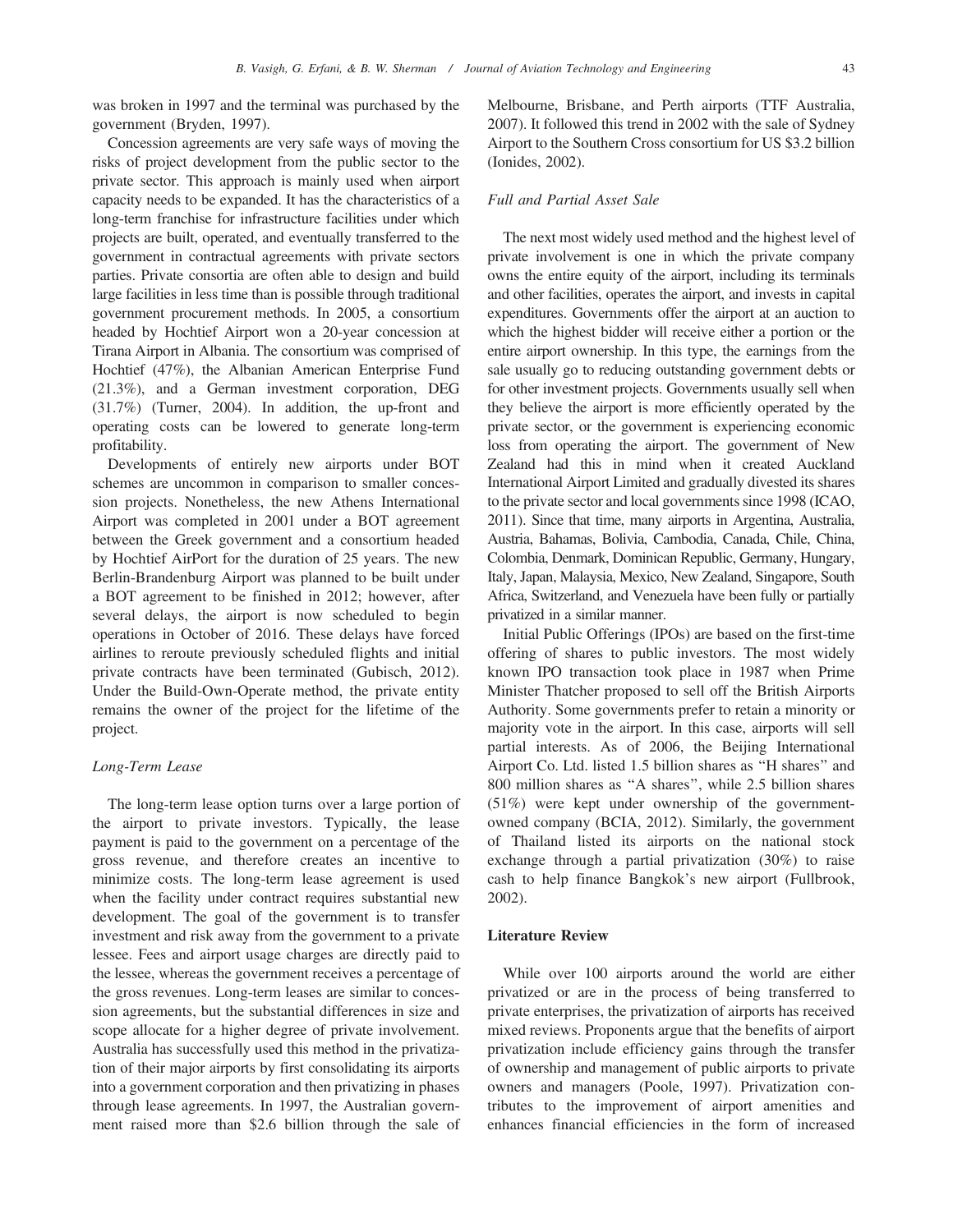revenues and profits. In contrast, those opposed to privatizing airports state that the airport industry is a natural monopoly, and therefore should be regulated by the government. In addition, there are concerns that privatization of an airport will take away the profit from the airport without reinvesting it back into airport infrastructure. Those against privatization argue that government ownership may have several potential advantages over private ownership, the most important being the pursuit of socially desirable objectives. These may include higher employment level, production of socially desirable products, and public goods.

In a 2003 study, Vasigh and Haririan could not support superiority of private airports over public airports. However, other studies such as Oum, Yu, and Fu (2003) and Oum, Zhang, and Zhang (2004) indicate that the airports owned by mixed enterprises with a private sector majority ownership are more efficient than airports owned by government branches or a 100% public corporation. Despite dozens of studies evaluating the productivity of airports and many more focusing on ownership and privatization, only a few have addressed the relative productivity of private versus public airports in terms of both operational and financial efficiencies.

In a study by Vasigh and Hamzaee (1998), it was concluded that privatization can only be accepted or rejected on the basis of theory, politics, or ideology. Another study by Vasigh and Haririan (2003) investigated the financial and operational efficiency of private versus public airports by using fifteen airports (both public and private) chosen by their similarity in hub size. These results showed that there is a statistically significant difference between the two types of ownership. Public enterprises were shown to have better financial efficiency in this aspect. For privatized airports, the cost per runway was lower than that for public airports; alternatively, the passengers per runway was higher for public airports than private airports.

A study by Vasigh and Gorjidooz (2006) tested productivity in public and private airports using 22 US and EU airports over five years. They concluded that the productivity and efficiency depend on market power, regulatory control, and the level of competition in the environment in which they operate.

In the book, The Official History of Privatisation (2012), author David Parker discusses price cap regulation in the form of retail prices index, which is at a basic level considered at RPI minus one based on yield and consistency with the single till approach. The cap limits the maximum allowable revenue yield per passenger that can be levied by way of airport charges.

There are a number of techniques that have been applied to measure airport efficiencies, including ratio analysis, regression analysis, data envelopment analysis (DEA), and total factor productivity. Gillen and Lall (1997) adopted a data envelopment analysis and a Tobit Model to measure and rank the productivity of 21 top US airports, using data from 1989–1993. Sarkis (2000) used DEA to measure 44 US airports from 1990–1994, and Martin and Roman (2001) applied the DEA method to analyze the technical efficiency and performance of several Spanish airports. A major attractiveness of DEA is its ability to handle multiple inputs and outputs to derive relative efficiencies.

Hooper and Hensher (1997) used a nonparametric index number method to test the productivity of six Australian airports over four fiscal years, 1989–1991. This study also included an investigation to apply the concepts of total factor productivity specifically to the airport sector. Following the Federal Airports Corporation Act in 1986, Abbott and Wu (2002) applied both TFP and DEA to Australian airports in the 1990s to study productivity growth. Oum et al. (2003) analyzed 50 major airports using TFP regression models that suggested that ownership structure does not have a strong effect on productivity and performance. In another study, Yoshida (2004) expanded the investigation on the application of TFP in an analysis of 30 airports in Japan for the year 2000, using terminal size and total runway length as input variables, and cargo, passenger handling volumes, and aircraft movements as output variables.

The traditional TFP model was developed by Caves et al. (1982) and applied by Hooper and Hensher (1997) to the airport sector. This translog multilateral productivity index is weighted using revenue and cost shares of respective output and input variables. However, as pointed out in a study by Oum et al. (2003), a major obstacle in employing the traditional TFP model is a lack of transparent financial data of airport operators that would allow output and input variables to be matched with their appropriate revenue or cost shares. As a result, both Oum et al. (2003) and Yoshida (2004) applied what has been termed as the ''Endogenous-Weighted'' system to the TFP ratio index as a means of benchmarking the technical efficiency of airports in their research. This ''EW-TFP'' method does not need revenue or price data, but still requires the same sensitivity that the DEA method provides.

### Method

The authors divided selected airports into three very different and distinctive groups: the United States group, the United Kingdom group, and the Latin American group. The UK group is composed of six airports, while the US and Latin American groups are composed of nine and eleven airports, respectively (see Table 1). In the United States, all major commercial airports have been traditionally independent of national control, being owned and operated by municipalities or regional authorities and influenced by private interests, such as airlines and general aviation. As a result, US airports are considered to be fully public airports controlled by various local government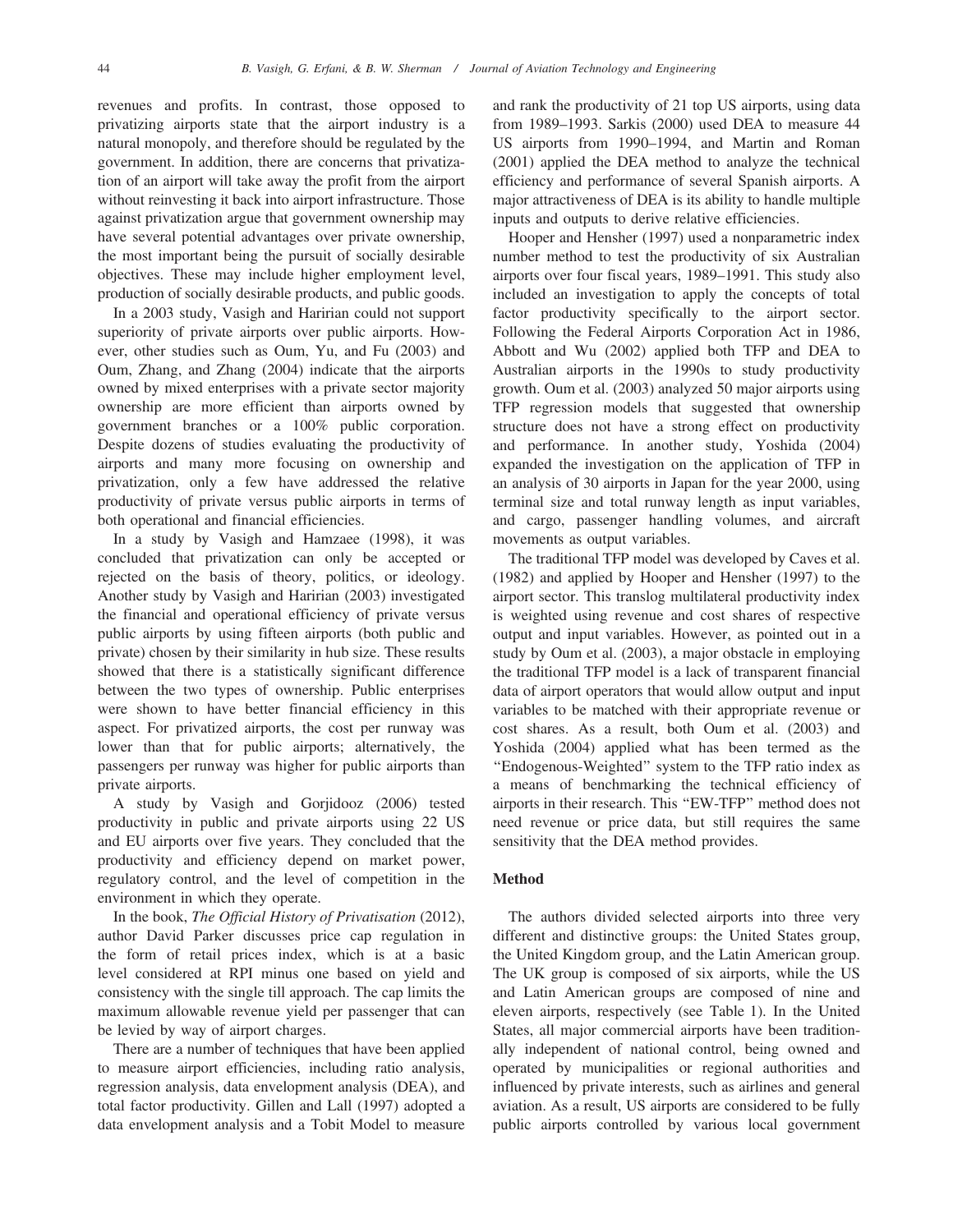| Table 1 |                             |  |
|---------|-----------------------------|--|
|         | Selected airports by group. |  |

| Airport Name                  | <b>IATA</b> Code | Passengers<br>(in 1000s) | <b>Aircraft Movements</b><br>(in 1000s) | Revenues<br>(SM) | Expenses<br>(SM) | <b>Total Runway</b><br>Area (sq. ft.) |  |  |  |
|-------------------------------|------------------|--------------------------|-----------------------------------------|------------------|------------------|---------------------------------------|--|--|--|
| <b>United Kingdom Group</b>   |                  |                          |                                         |                  |                  |                                       |  |  |  |
| <b>HEATHROW</b>               | <b>LHR</b>       | 69,391.40                | 476.2                                   | 2,944.73         | 2,161.96         | 3,875,184                             |  |  |  |
| <b>GATWICK</b>                | <b>LGW</b>       | 33,674.26                | 251.07                                  | 707.73           | 565.23           | 2,855,512                             |  |  |  |
| <b>STANSTED</b>               | <b>STN</b>       | 18,042.40                | 136.9                                   | 348.29           | 289.75           | 1,500,000                             |  |  |  |
| <b>EDINBURGH</b>              | <b>EDI</b>       | 9,384.70                 | 105.8                                   | 140.78           | 105.72           | 1,863,642                             |  |  |  |
| <b>GLASGOW INTL</b>           | <b>GLA</b>       | 6,864.00                 | 70.5                                    | 203.9            | 86.53            | 546,922                               |  |  |  |
| SOUTHAMPTON                   | SOU              | 1,762.50                 | 45.7                                    | 74.47            | 70.28            | 684,013                               |  |  |  |
| <b>Latin American Group</b>   |                  |                          |                                         |                  |                  |                                       |  |  |  |
| <b>GUARULHOS INTL</b>         | <b>GRU</b>       | 30,003.43                | 270.6                                   | 489.97           | 231.66           | 3,253,484                             |  |  |  |
| RIO DE JANEIRO INTL           | <b>GIG</b>       | 14.952.83                | 139.44                                  | 323.95           | 205.19           | 3,548,886                             |  |  |  |
| <b>CANCUN INTL</b>            | <b>CUN</b>       | 13,112.00                | 121                                     | 263.25           | 139.04           | 2,262,151                             |  |  |  |
| <b>LUIS R MAGALHAES</b>       | <b>SSA</b>       | 8,394.90                 | 125.98                                  | 78.07            | 45.64            | 2,196,912                             |  |  |  |
| <b>SALGADO FILHO</b>          | <b>POA</b>       | 7,834.31                 | 99.58                                   | 90.35            | 56.98            | 1,047,340                             |  |  |  |
| <b>MIGUEL HIDALGO</b>         | <b>GDL</b>       | 7,225.00                 | 129.98                                  | 127.88           | 65.83            | 3,145,847                             |  |  |  |
| <b>GUARARAPES INTL</b>        | <b>REC</b>       | 6,383.37                 | 83.64                                   | 79.05            | 55.09            | 3,253,484                             |  |  |  |
| <b>GRAL. MARIANO ESCOBEDO</b> | <b>MTY</b>       | 5,642.00                 | 86                                      | 89.54            | 78.05            | 2,035,846                             |  |  |  |
| <b>MARISCAL SUCRE</b>         | <b>UIO</b>       | 5,547.00                 | 82                                      | 148.97           | 67.79            | 1,545,636                             |  |  |  |
| <b>GEN. RODRIGUEZ</b>         | TIJ              | 3,534.00                 | 42.47                                   | 54.26            | 40.68            | 1,398,384                             |  |  |  |
| <b>JUAN SANTAMARIA INTL</b>   | <b>SJO</b>       | 3,420.00                 | 64                                      | 22.93            | 11.31            | 1,492,031                             |  |  |  |
| <b>United States Group</b>    |                  |                          |                                         |                  |                  |                                       |  |  |  |
| <b>HARTSFIELD</b>             | <b>ATL</b>       | 92,389.02                | 924                                     | 411.21           | 203.38           | 7,333,500                             |  |  |  |
| <b>O'HARE INTL</b>            | <b>ORD</b>       | 66,659.71                | 878.8                                   | 679.4            | 609.5            | 9,153,650                             |  |  |  |
| <b>LOS ANGELES INTL</b>       | <b>LAX</b>       | 61,862.05                | 702.9                                   | 855.5            | 747.73           | 6,914,350                             |  |  |  |
| DALLAS-FT. WORTH              | <b>DFW</b>       | 57,744.55                | 646.8                                   | 514.6            | 611.47           | 15,324,610                            |  |  |  |
| <b>DENVER</b>                 | <b>DEN</b>       | 52,849.13                | 628.8                                   | 602.77           | 571.93           | 16,400,000                            |  |  |  |
| JOHN F. KENNEDY INTL          | <b>JFK</b>       | 47,683.53                | 411.23                                  | 1,068.76         | 903.23           | 7,068,450                             |  |  |  |
| <b>GEORGE BUSH INTERCONTL</b> | IAH              | 40,128.95                | 517.26                                  | 410.4            | 447.36           | 7,560,300                             |  |  |  |
| ORLANDO INTL                  | <b>MCO</b>       | 35,426.01                | 309.88                                  | 358.38           | 320.53           | 7,651,800                             |  |  |  |
| <b>LA GUARDIA</b>             | <b>LGA</b>       | 24,122.48                | 366.6                                   | 334.14           | 288.48           | 2,100,000                             |  |  |  |

Sources: 2010 Financial Reports of Airports, Flightglobal, and ICAO Data.

agencies. In contrast, the UK group represents fully privatized airports, while the Latin American group is composed of a mix of government-owned and privatelyoperated airports selected by countries throughout Latin America, including Mexico. The major source of data for the airports in these groups was acquired by the authors utilizing the ICAO Database and Flightglobal. For US airports, financial information was provided via FAA Report 127. UK airport information was taken from the yearly Airports Statistics, which includes the UK Airports Industry Statistical Series published by the University of Bath.

The authors also wish to make mention of the potential effects that airport size has on efficiency calculations used in this study. For instance, by looking at annual passenger averages, the selected Latin American airports have an average of 7,671,636 passengers compared to 24,479,500 for the UK and 54,369,222 for the selected US airports. While selecting different airports will surely yield different results, it does pose the question of the true impact of comparing airports with such diverse characteristics and the role of economies of scale in such an analysis. Furthermore, when interpreting the data and results, it is important to remember that nonprofit and for-profit organizations are

being compared with the same standards, although they have different functional and managerial objectives.

#### Productivity Analysis

In order to evaluate performance of airport operations, the role of productivity and its measurement become important for both public and private entities. As mentioned earlier, there are a number of techniques that have been adopted and applied to measure airport productivity, including single ratio analysis, multivariate ratio indexing, total factor productivity, Data Envelopment Analysis, and Stochastic Frontier Analysis (SFA). Productivity is defined as the ratio of the outputs to inputs, and for this study, is divided into two separate components: technical (operational) efficiency and financial efficiency. This section describes the nonparametric methods used in this paper to determine the results of our observation.

### Technical (operational) efficiency

In this paper, the authors utilize the multilateral TFP index introduced by Caves et al. (1982), expanded by Hooper and Hensher (1997), and utilized by Oum et al.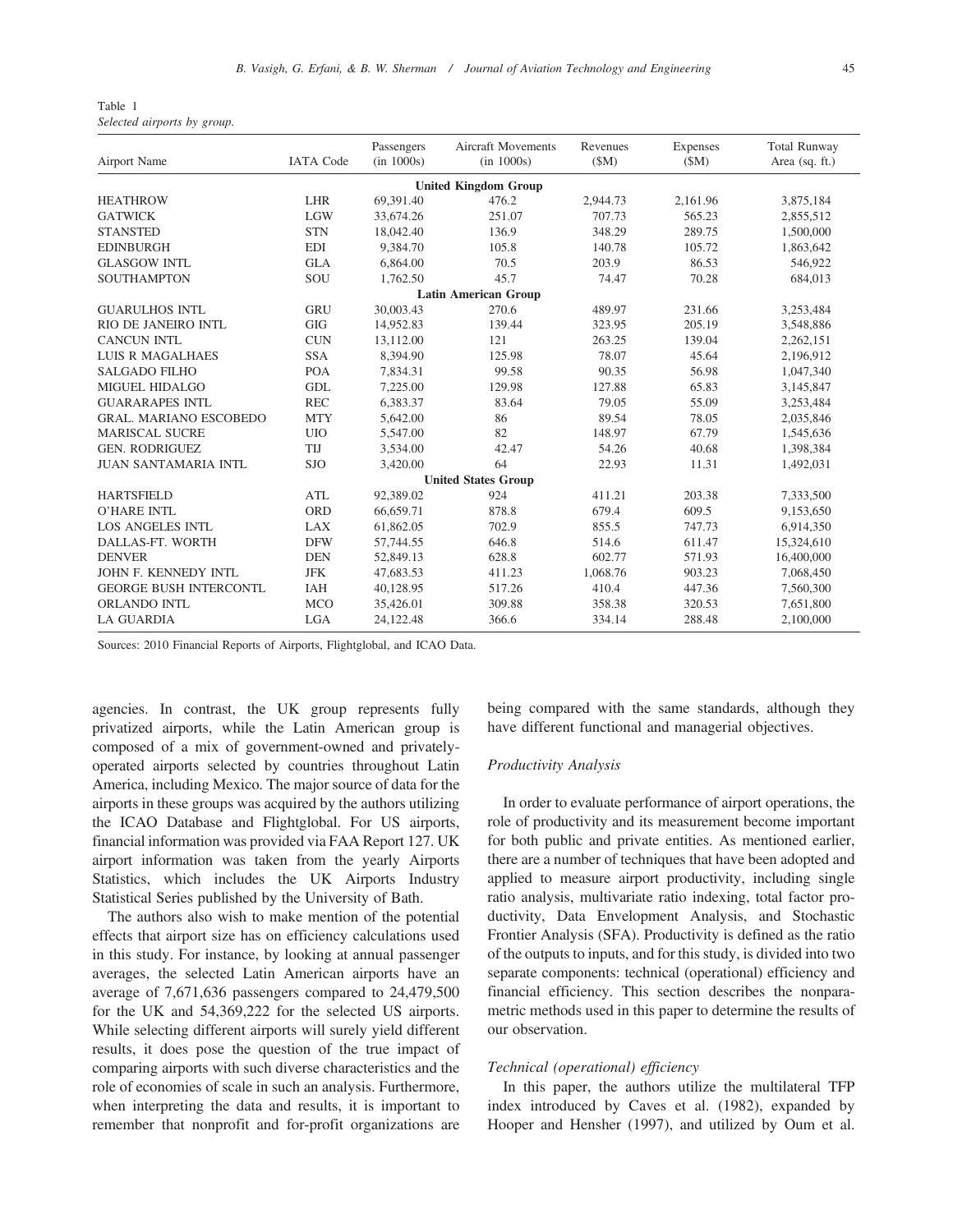(2003) and Yoshida (2004) in order to estimate the technical efficiency of the selected airports. This model is based on the Cobb-Douglas production function and the assumption that the production process exhibits constant returns to scale and is used to represent the relationship of an output to inputs. If technological knowledge in all airports is more or less the same, then one can assume that productivity in all such airports will be the same. This means that the same quantities of output would be produced by given quantities of inputs such as runway, gates, and labor. Of course, this hypothetical relationship has been challenged by many empirical works, such as Trefler's (1993) macroeconomic applications. One of the best explanations of the TFP method is arguably that which Harrigan (1997) has offered in his theoretical and empirical cross-country comparisons of industry TFP.

However, whereas the traditional TFP model uses revenue and cost shares as weights for each variable, the following technical efficiency evaluation utilizes the "Endogenous-Weighted" system developed by Oum et al. (2003) and Yoshida (2004). Under this system, greater emphasis is placed on those variables which show the least variation (or standard deviation) amongst themselves in each year of the data set. This EW-TFP is used to create a productivity index based upon the ratio of the products of selected outputs with the products of selected inputs. The multilateral TFP index formula used by Hooper and Hensher (1997) was modified by Yoshida (2004). This modified formula replaces revenue and cost-based weights with an ''endogenous'' weighting system that places emphasis on those variables which show lower variation (or standard deviation) each year while still maintaining the constant returns to scale assumption. Total factor productivity ratios, or technical efficiency ratings, can be measured using the translog multilateral productivity index developed by Caves et al. (1982) and expanded by Hooper and Hensher (1997).

$$
\ln \frac{TFP_k}{TFP_b} = \frac{1}{2} \sum (R_{kj} + \overline{R}_j) (\ln Q_{kj} - \overline{\ln Q_J})
$$

$$
- \frac{1}{2} \sum (R_{bj} + \overline{R}_j) (\ln Q_{bj} - \overline{\ln Q_J})
$$

$$
- \frac{1}{2} \sum (S_{ki} + \overline{S}_i) (\ln I_{ki} - \overline{\ln I_I})
$$

$$
+ \frac{1}{2} \sum (S_{bi} + \overline{S}_i) (\ln I_{bi} - \overline{\ln I_I})
$$

where:

 $TFP_k$  is the technical efficiency rating of the k-th airport  $TFP<sub>b</sub>$  is the technical efficiency rating of the base airport k is the number of individual airport observation,  $k = 1$ , …, K

b is the base observation (selected airport)

j is the number of outputs,  $j = 1, ..., J$ 

i is the number of inputs,  $i = 1, ..., I$ 

 $R_i$  is the weight for each output

 $\overline{R}_i$  is the geometric mean of output weights over all observations

 $S_i$  is the weight for each input

 $\overline{S}_i$  is the geometric mean of input weights over all observations

In  $Q_i$  is the unit measure of output

 $\overline{\ln Q_J}$  is the geometric mean of output weights over all observations

In  $I_i$  is the unit measure of input

 $\overline{\ln I_I}$  is the geometric mean of input weights over all observations

In this study the following inputs and outputs are used in the analysis:

Outputs (Q):

- Number of passengers
- Number of aircraft movements
- Freight (metric tons)
- Average aircraft size (in terms of passengers)

#### Inputs (I):

- Terminal space (square feet)
- Number of gates (Remote gates and hardstands included)
- Runway Area (square feet)

#### Financial efficiency

If there was complete dissemination of financial information for the selected airports, these figures could be substituted into the TFP analysis to be used as price weights for appropriate variables. However, as only aggregate information is available for all the selected airports, the financial efficiency must be examined separately as combining the financial aggregates with the technical efficiency model would require very loose assumptions and approximations. As such, for this section of the analysis, a total revenue/total expense ratio is calculated and indexed so each airport and airport group can be compared side-by-side on a financial basis, and then cross-compared with the technical efficiency index.

It should be noted that a substantial portion of US airports' total revenues are a result of government grants, which are accounted for under nonoperating revenue and thus boost an airport's total revenue, perhaps artificially, and may create an overestimation of the airport's actual revenue. However, two factors overcome this limitation. First, because the FAA limits the passenger facility charge that any US airport can levy, one can defend that airport revenues are artificially lowered by this price ceiling, and any received government grants merely replace this lost revenue. Secondly, one core argument in favor of privatization is the ease of acquiring capital for the airport's projects, and thus the inclusion of nonoperating income in the total revenue aggregate creates an additional basis for comparison.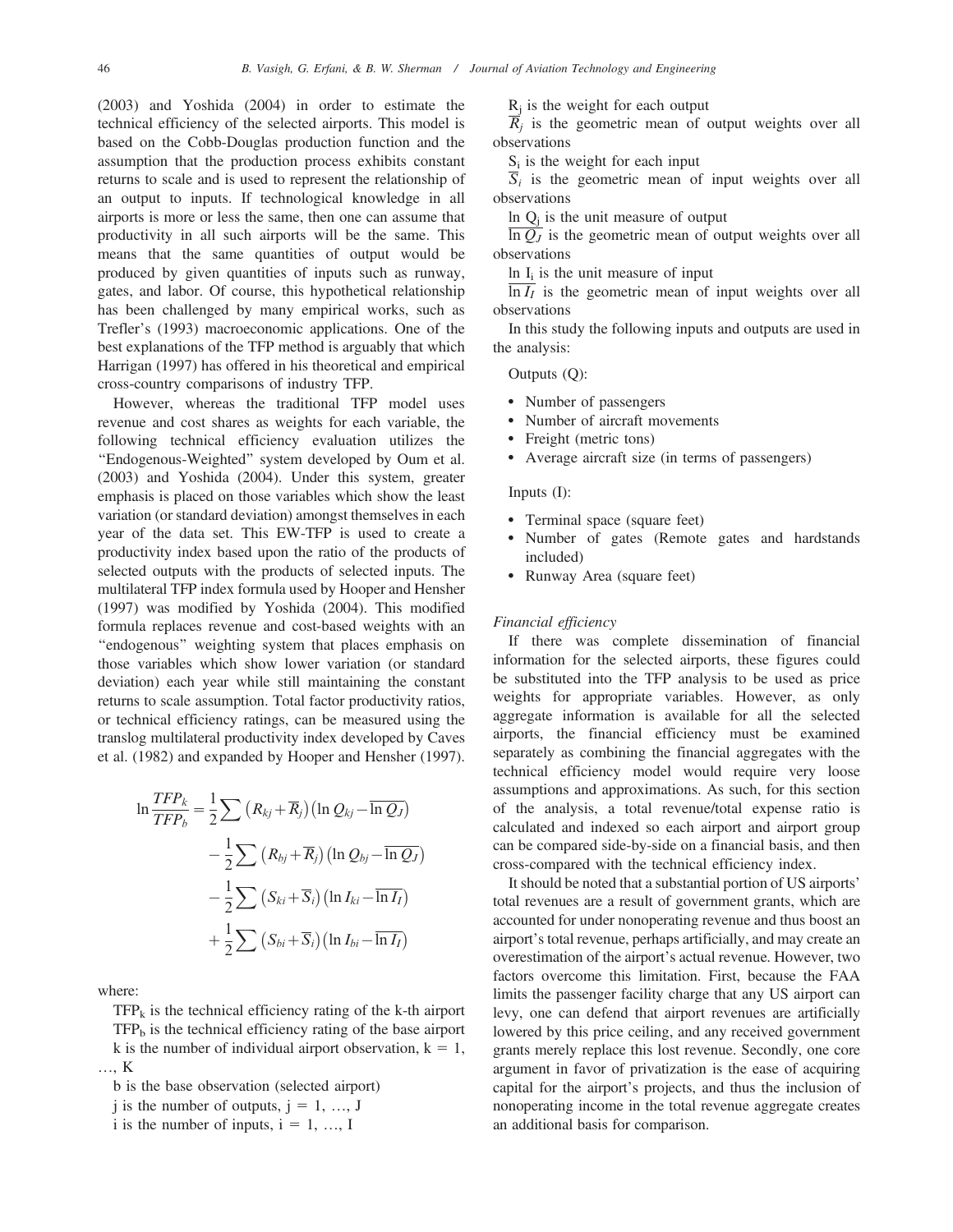

## **Group Technical Efficiency Index**

#### Empirical Analysis

#### Technical efficiency index

The technical efficiency index results obtained from the EW-TFP model for the selected airport groups are displayed in Figure 1.

The drop in productivity in the US group in 2001 may be due to the events of September 11th (9/11) and its resulting aftermath. Post 9/11, many airlines and airports experienced a long period of decreasing demand which was beyond the control of airport managers. Based on our analysis, the US airports are the most technically efficient group in our sample analysis. Both UK and US groups outperform the LA group; however, the evidence suggests that the airports within the LA group have steadily increased their efficiency while the others have declined over the last decade. Economic and air transport growth, experimentation in privatization practices, and an increase in professional know-how may all help explain this trend.

#### Financial efficiency index

The financial efficiency index results are shown in Figure 2. Although the group rankings are generally the same, there is much greater variability in the financial index than in the operational index. This can be explained from large, one-time nonrevenue gains and expenditures for facility development and expansion, even though annual upkeep and operations remain more stable.

Comparing the two indices, the results show a weak but positive connection between technical efficiency (productivity) and financial efficiency (profitability) with a correlation coefficient of 0.60. Figure 3 further illustrates the distinct differences between the three groups included in the study.

#### **Conclusion**

This study investigates the operational and financial efficiencies of selected privatized airports in the United Kingdom, selected public airports in the United States, and

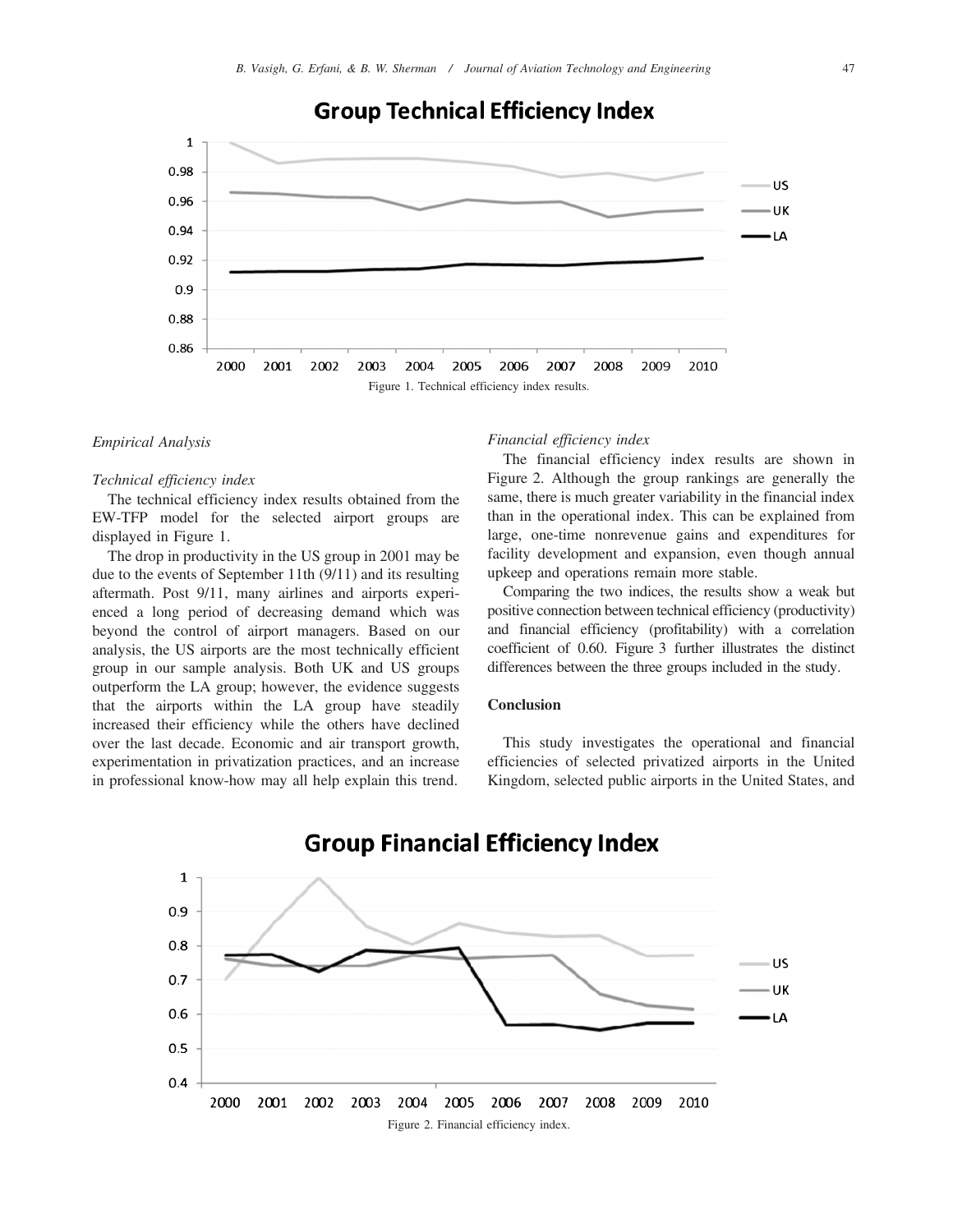

**Group Productivity vs Profitability** 

Figure 3. Group productivity and profitability comparison.

selected airports in Latin America. The main objective of this paper is to analyze and measure the performance of several different groups of airports, categorized based upon degree of private involvement in airport operations. One should bear in mind that productivity is influenced by government regulation, airport-airline usage agreements, work methods, capital, quality, technology, weather conditions, and position of runways.

Based on the endogenous-weighted TFP model used to measure technical and operational efficiency, US airports outperformed those airports within the UK and LA groups. There was a similar outcome in terms of the financial efficiency index, except that the LA group outperformed the UK group in five of the years during the study period. However, there is no conclusive evidence to suggest a trend between private involvement and airport performance.

Many studies suggest that the debate on public versus private airports cannot be empirically decided, and that economic and political factors need to be considered in each case. Privatization is not a panacea to resolve the problems of poorly managed public entities. Airports are monopolistic, or at best oligopolistic, in character and as such, transfer of ownership from a public monopoly to a private monopoly may not guarantee higher productivity and efficiency. Airport privatization, in several cases, had a negative effect on the industry as the newly created monopolies have taken advantage of their dominant position.

The productivity and efficiency of airports depend on the market power, regulatory control, and competitive conditions in which the airports operate. Promoting a competitive environment or enacting a proper regulatory regime yields substantial benefits. As mentioned before, the sheer size of an airport may have a strong effect on the nature of efficiency due to synergies and economies of scale. Clearly, further empirical studies are required to assess the relationship between ownership structure and productivity at commercial airports.

#### References

- Abbott, M., & Wu, S. (2002). Total factor productivity and efficiency of Australian airports, Australian Economic Review, 35(1), 244–260.
- Beijing Capital International Airport (BCIA). (2012). Investor relations: Information on H shares and corporate bonds. Retrieved from [http://en.](http://en.bcia.com.cn/investor/index.shtml) [bcia.com.cn/investor/index.shtml](http://en.bcia.com.cn/investor/index.shtml)
- Buyck, C. (2007, June). Public monopolies, private profits. Air Transport World, June 2007: 5. Academic Search Premier. EBSCO.
- Bryden, J. (1997, April 2). Settlement near over cancelled airport contract. Toronto Star, p. B3.
- CAPA Centre for Aviation (2012, January 23). Japan considers privatization of 94 airports.
- Caves, D., Christensen, L., & Diewert, E. (1982). Multilateral comparisons of output, input, and productivity using superlative index numbers. The Economic Journal, 92(365), 73–86.
- Fullbrook, D. (2002, July 3). Airports Authority of Thailand IPO set for October. Flightglobal.
- Gillen, D., & Lall, A. (1997). Developing measures of airport productivity and performance: An application of data envelopment analysis. Transportation Research, Part E, 33(4), 261–273.
- Gubisch, L. (2012, May 17). Berlin Brandenburg Airport delayed until 17 March, Flightglobal.
- Harrigan, J. (1997). Cross-country comparisons of industry total factor productivity: Theory and evidence. New York: Federal Reserve Bank of New York.
- Hooper, P. G. & Hensher, D. A. (1997). Measuring total factor productivity of airports: An index number approach. Transportation Research, Part E, 33(4), 249–259.
- ICAO. (2011, June 28). Case study: New Zealand. Retrieved from [http://](http://www.icao.int/sustainability/CaseStudies/New%20Zealand.pdf) [www.icao.int/sustainability/CaseStudies/New%20Zealand.pdf](http://www.icao.int/sustainability/CaseStudies/New%20Zealand.pdf)
- Ionides, N. (2002, June 25). Australia sells Sydney Airport for A\$5.58 billion. Flightglobal.
- JFK IAT. (2007). Airport history. Retrieved from [http://www.jfkiat.com/](http://www.jfkiat.com/history.html) [history.html](http://www.jfkiat.com/history.html)
- Juan, E. (1996). Privatizing airports: Options and case studies. Public Policy for the Private Sector, The World Bank, Note No. 82.
- Martin, J. C., & Roman, C. (2001). An application of DEA to measure the efficiency of Spanish airports prior to privatization, Journal of Air Transport Management, 7(3) 149–157.
- Myers, A. (2006). Airport privatization: The effects of take off. Centre for Civil Society, Working paper No. 152.
- Oum, T. H., Yu, C., & Fu, X. (2003). A comparative analysis of productivity performance of the world's major airports. Journal of Air Transport Management, 9(5), 285–297.